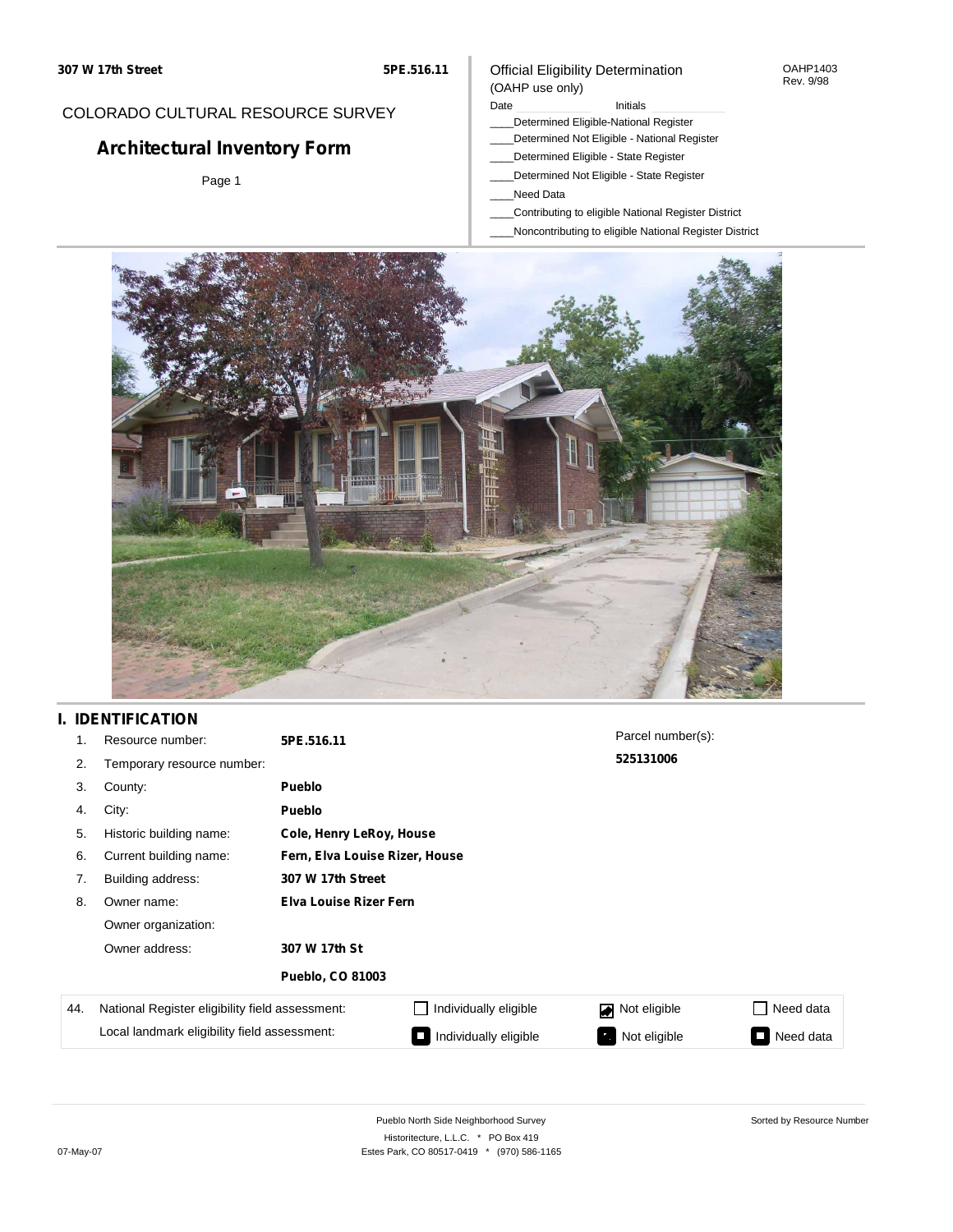Page 2

### **II. GEOGRAPHIC INFORMATION**

| 9.  | P.M.           |     | 6th                 |    |           | Township:               |       | <b>20S</b>                       |    |           |           | Range:            | 65W |         |
|-----|----------------|-----|---------------------|----|-----------|-------------------------|-------|----------------------------------|----|-----------|-----------|-------------------|-----|---------|
|     |                | SE. | 1/4                 | οf | <b>NW</b> | 1/4                     | of SE | 1/4                              | of | <b>NE</b> | 1/4       | of Section        |     | 25      |
| 10. |                |     | UTM reference zone: |    | 13        |                         |       |                                  |    |           |           |                   |     |         |
|     | Easting:       |     |                     |    |           | 534073                  |       |                                  |    |           | Northing: |                   |     | 4237056 |
| 11. |                |     | USGS quad name:     |    |           | <b>Northeast Pueblo</b> |       |                                  |    |           | Scale:    |                   |     | 7.5     |
|     | Year:          |     |                     |    |           | 1974)                   |       | 1961 (Photorevised 1970 and      |    |           |           |                   |     |         |
|     | 12. $Lot(s)$ : |     |                     |    |           |                         |       | Lots 22 to 24; Block 24          |    |           |           |                   |     |         |
|     | Addition:      |     |                     |    |           |                         |       | <b>Henry C. Brown's Addition</b> |    |           |           | Year of addition: |     | 1889    |

13. Boundary description and justification:

The boundary, as described above, contains but does not exceed the land historically associated with this property.

Metes and bounds exist:

П

### **III. ARCHITECTURAL DESCRIPTION**

| 14. | Building plan (footprint, shape):    | <b>Irregular Plan</b>                |                       |
|-----|--------------------------------------|--------------------------------------|-----------------------|
|     | Other building plan descriptions:    |                                      |                       |
| 15. | Dimensions in feet (length x width): | 1,272 square feet                    |                       |
| 16. | Number of stories:                   | 1                                    |                       |
| 17. | Primary external wall material(s):   | Brick<br><b>Stucco</b>               | Other wall materials: |
| 18. | Roof configuration:                  | <b>Gabled Roof/Side Gabled Roof</b>  |                       |
|     | Other roof configurations:           |                                      |                       |
| 19. | Primary external roof material:      | <b>Asphalt Roof/Composition Roof</b> |                       |
|     | Other roof materials:                |                                      |                       |
| 20. | Special features:                    | <b>Fence</b>                         |                       |
|     |                                      | Chimney                              |                       |
|     |                                      | <b>Porch</b>                         |                       |

#### 21. General architectural description:

Oriented to the south, this house rests on a concrete foundation, veneered in a red-brown brick, with 3-light hopper basement windows, opening behind aluminum-frame storm windows. The same brick veneer clads the exterior walls. White stucco covers the gables. The principal (south) elevation hosts 9-light, nearly floor-to-ceiling casement windows, some with yellowpainted wood frames and other with finished oak frames. Most other window are 6-over-6-light, double-hung sash, with yellowpainted wood frames. Opening in the south end of the east elevation are 9-light hopper or awning windows. These same windows, in pairs, flank an engaged chimney and hearth protruding from the south end of the west elevation. The principal doorway opens in the center of the side-gabled portion of the asymmetrical façade. It hosts a 9-light oak door, opening behind an aluminum-frame storm door. Sheltering the door is a heavy, front-gabled hood on knee brackets. An uncovered porch spans the inside (southeast-facing) corner. It has a concrete floor and decorative, wrought-iron railing. Four concrete steps approach the porch at the center of its south elevation. Two doorways open in the east end of the rear (north) elevation. Both doors are 1panel, 9-light, glass-in-wood-frame, behind wood-frame screen doors. Approaching the easternmost door from the east is a 4step concrete stoop, with pipe railing. The other doorway opens low in the elevation, suggesting that it provides access to a basement stairwell. Red-gray asphalt shingles cover the cross-gabled roof, and the rafter and perlin ends are exposed. A small, **red-brick chimney protrudes near the center of the roof's north-facing slope.**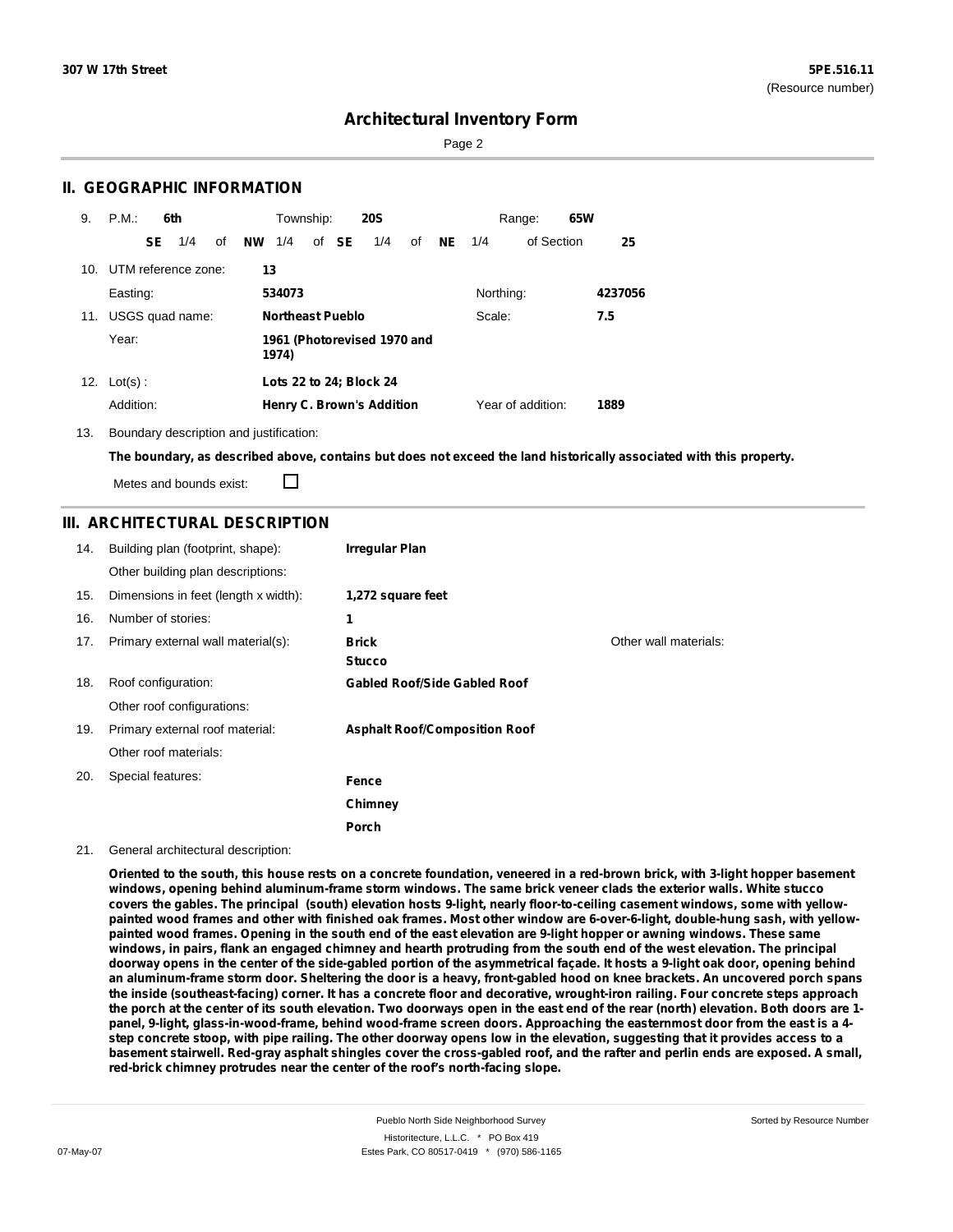Sorted by Resource Number

## **Architectural Inventory Form**

Page 3

Architectural style:

22. **Late 19th And Early 20th Century American Movements/Craftsman**

Other architectural styles:

Building type:

23. Landscape or special setting features:

This property is located on terrain sloping downward from northeast to southwest, with an elevation of around 4,700 feet above mean sea level. The neighborhood features modest, one- and two-story houses and large, multi-story commercial buildings associated with the adjacent Parkview Medical Center. Setbacks from West 17th Street are generally the same on this block. This property is situated on the north side of West 17th Street, between 303 West 17th Street to the east and 311 West 17th Street to the west. Separating the street from the brick sidewalk is a grass-covered strip. A planted-grass yard, with mature landscaping, covers the lot. Surrounding the back yard is a chain-link fence. A concrete driveway runs along the east side of **the house, connecting West 17th Street to a garage on the northeast corner of the lot.**

- 24. Associated buildings, features or objects:
	- 1 : Type: **Garage (northeast)**
		- Describe: A 2-car garage is located on the northeast corner of the lot. Oriented to the south, the building **rests on a concrete foundation. A red-brown brick veneer clads the exterior walls. White stucco covers the gables. Dominating the front (south) elevation is a 28-panel, wood, overheadretractable garage door, painted white and yellow. A 3-panel, 9-light wood door opens south of center in the west elevation. The lights have been boarded shut. Opening in the rear elevation are a pair of 1-over-1-light, double-hung sash windows. Gray, interlocking asphalt shingles cover the front-gabled roof, and the rafter and perlin ends are exposed.**
	- 2 : Type: **Garage (southeast)**

Describe: **A single-car, kit-built or modular garage, manufactured by the Morgan company, is located on** the northwest corner of the lot. Oriented to the north, the building rests on a concrete slab. Tan**painted sheet metal clads the exterior walls. Dominating the front elevation is a 16-panel, steel, overhead-retractable garage door, painted white. A door of the same material as the exterior walls opens in the south end of the east elevation. White-painted sheet metal covers the frontgabled roof.**

### **IV. ARCHITECTURAL HISTORY**

| 25. | Date of Construction:  | Estimate:                        | Actual: | 1926                                                                                          |
|-----|------------------------|----------------------------------|---------|-----------------------------------------------------------------------------------------------|
|     | Source of Information: |                                  |         | Pueblo County Office of Tax Assessor. Property information card [internet].                   |
| 26. | Architect:             | unknown                          |         |                                                                                               |
|     | Source of information: |                                  |         |                                                                                               |
| 27. | Builder:               | unknown                          |         |                                                                                               |
|     | Source of information: |                                  |         |                                                                                               |
| 28. | Original Owner:        | <b>Henry LeRoy Cole</b>          |         |                                                                                               |
|     | Source of information: | Co. consulted 1886 through 2003. |         | Pueblo City Directory. Pueblo, Co.; Salt Lake City; Kansas City, Mo.; and others: R.L. Polk & |

29. Construction history:

According to Pueblo County Tax Assessor records, this building was constructed in 1926. An analysis of the style, materials, and historical records corroborates this date. The only notable has been the installation of aluminum-frame storm doors and **windows. This house has not been notably altered since its construction.**

30. Location: **original** Date of move(s):

### **V. HISTORICAL ASSOCIATIONS**

| 31. | Original use(s):     | <b>Single Dwelling</b> |
|-----|----------------------|------------------------|
| 32. | Intermediate use(s): | <b>Single Dwelling</b> |

Pueblo North Side Neighborhood Survey Historitecture, L.L.C. \* PO Box 419 07-May-07 Estes Park, CO 80517-0419 \* (970) 586-1165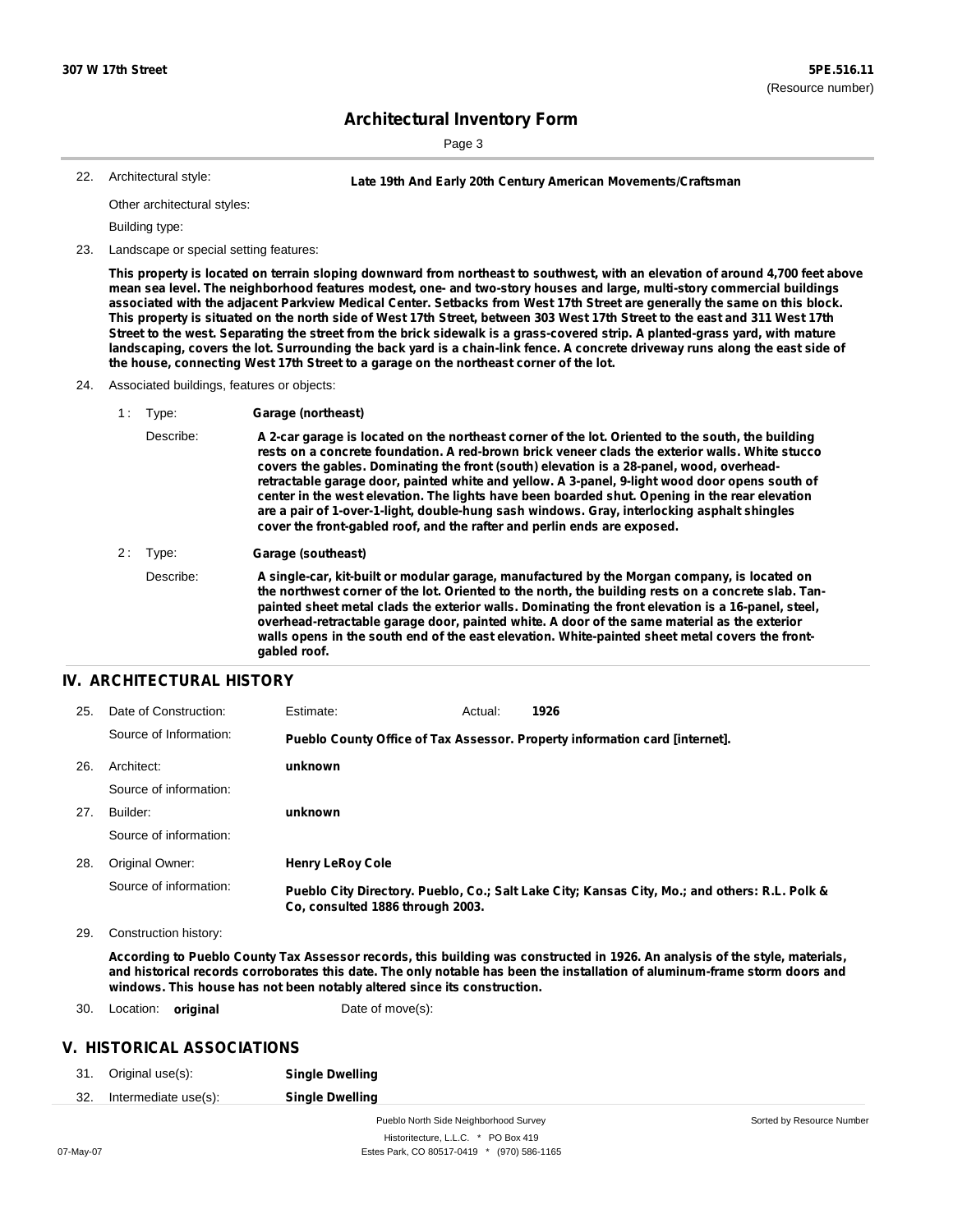| 32. | Intermediate use(s): | <b>Single Dwelling</b> |
|-----|----------------------|------------------------|
|     | 33. Current use(s):  | <b>Single Dwelling</b> |

- **Residence** Site type(s): 34.
- 35. Historical background:

The first owner and resident of this house, constructed in 1926, was Henry LeRoy Cole. He was born in Wisconsin around 1885. His wife, Mae M. Cole, was also born in Wisconsin, around 1887. He and his brother established the Cole Construction Company, which performed much of the flood conservancy work following the 1921 flood. Henry Cole later worked for the Zook Tire Company and, in the decade before his death, was in charge of the tire department of the Forbush service station. The **Coles later moved to 2037 Wyoming, where Henry died on May 11, 1950.**

In 1945, the owner and resident was hotelier Byron Alton Shomaker. He came to Pueblo in the 1920s and, with Wayne Whitsitt, purchased the Maine Hotel in 1925. In 1929, they constructed and operated the Whitman Hotel, at 830 North Main Street. **Whitsitt and Shomaker sold the hotel to the Chicago-based Rich & Silverman firm in 1946.**

The owner and resident in 1950 was Harvey C. Gillespie. From around 1955 until his death more than 2 decades later, the owner and resident was Harry A. Taylor. With his wife Mary S. Taylor, Harry had two sons, H. Robert Taylor and George E Taylor. Harry **Taylor was a longtime employee of Mortons, Inc.**

John H. and Inga S. Mattson purchased the property in 1980, selling it to Frank Howard Torres in 1986. Torres, in turn, sold the house and lot to Jeanne W. Gardner in 1993. Less than a year later, Elva Louise Rizer Fern, the current owner and resident, **acquired the property.**

Sources of information: 36.

**"Henry Cole Burial Set for Wisconsin." Pueblo Chieftain, 12 May 1950, p. 7.**

**"Byron Shomaker, 56, Succumbs in Florida." Pueblo Chieftain, 15 August 1961, p. 3A.**

**"Harry A. Taylor" [obituary]. Pueblo Chieftain, 23 June 1978, p. 8B.**

**U.S. Census of 1930. Precinct 37, Pueblo, Pueblo County, Colorado. Sheet 2B.**

**Pueblo County Office of Tax Assessor. Property information card [internet].**

**Pueblo City Directory. Pueblo, Co.; Salt Lake City; Kansas City, Mo.; and others: R.L. Polk & Co, consulted 1886 through 2003.**

**Sanborn Fire Insurance Maps (for Pueblo, Colorado). New York: Sanborn Map and Publishing Co., 1883, 1886, 1889, 1893, 1904-05, 1904-51, and 1904-52.**

**Munch, J. Colorado Cultural Resource Survey, Architectural/Historical Component Form (no. 618), August 1981.**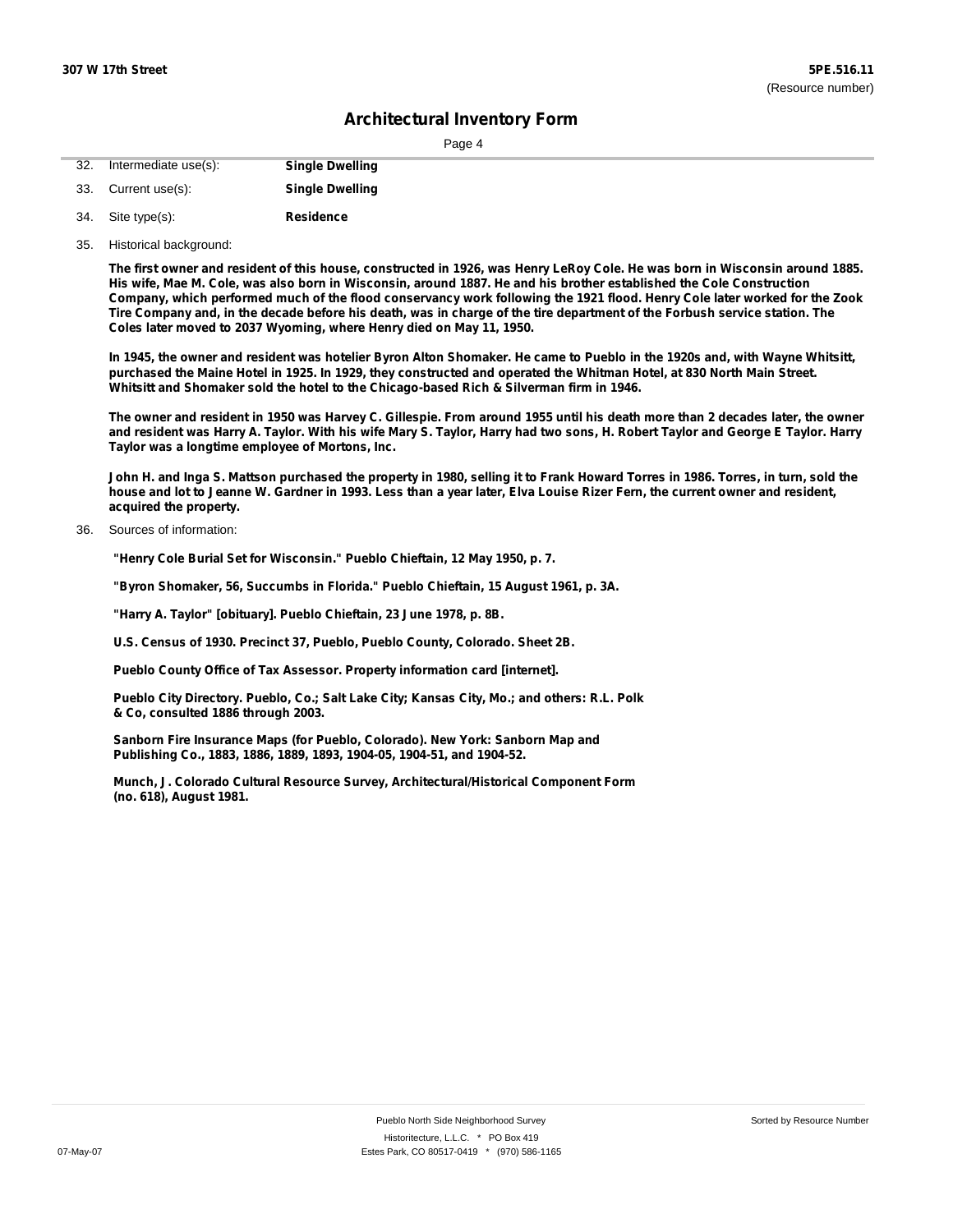Sorted by Resource Number

# **Architectural Inventory Form**

Page 5

|     | <b>VI. SIGNIFICANCE</b>                                                                                                                                                                                                                                                                                                                                                                                                                                                                                                                                                                                                                                                                                                                                                                                                                                                                                                                                                                                                                                                                                                                                                                                                                                                                                                                                                                                                                                                                                                                                                                                                                                                                                                                                                                                                                              |
|-----|------------------------------------------------------------------------------------------------------------------------------------------------------------------------------------------------------------------------------------------------------------------------------------------------------------------------------------------------------------------------------------------------------------------------------------------------------------------------------------------------------------------------------------------------------------------------------------------------------------------------------------------------------------------------------------------------------------------------------------------------------------------------------------------------------------------------------------------------------------------------------------------------------------------------------------------------------------------------------------------------------------------------------------------------------------------------------------------------------------------------------------------------------------------------------------------------------------------------------------------------------------------------------------------------------------------------------------------------------------------------------------------------------------------------------------------------------------------------------------------------------------------------------------------------------------------------------------------------------------------------------------------------------------------------------------------------------------------------------------------------------------------------------------------------------------------------------------------------------|
| 37. | Local landmark designation:<br>Yes $\Box$<br>No.                                                                                                                                                                                                                                                                                                                                                                                                                                                                                                                                                                                                                                                                                                                                                                                                                                                                                                                                                                                                                                                                                                                                                                                                                                                                                                                                                                                                                                                                                                                                                                                                                                                                                                                                                                                                     |
|     | Designation authority:                                                                                                                                                                                                                                                                                                                                                                                                                                                                                                                                                                                                                                                                                                                                                                                                                                                                                                                                                                                                                                                                                                                                                                                                                                                                                                                                                                                                                                                                                                                                                                                                                                                                                                                                                                                                                               |
|     | Date of designation:                                                                                                                                                                                                                                                                                                                                                                                                                                                                                                                                                                                                                                                                                                                                                                                                                                                                                                                                                                                                                                                                                                                                                                                                                                                                                                                                                                                                                                                                                                                                                                                                                                                                                                                                                                                                                                 |
| 38. | Applicable National Register criteria:                                                                                                                                                                                                                                                                                                                                                                                                                                                                                                                                                                                                                                                                                                                                                                                                                                                                                                                                                                                                                                                                                                                                                                                                                                                                                                                                                                                                                                                                                                                                                                                                                                                                                                                                                                                                               |
|     | A. Associated with events that have made a significant contribution to the broad pattern of our history.<br>B. Associated with the lives of persons significant in our past.<br>C. Embodies the distinctive characteristics of a type, period, or method of construction, or represents the work<br>◙<br>of a master, or that possess high artistic values, or represents a significant and distinguished entity whose<br>components may lack individual distinction.<br>D. Has yielded, or may be likely to yield, information important in history or prehistory.<br>Qualifies under Criteria Considerations A through G (see manual).<br>Does not meet any of the above National Register criteria.<br><b>Pueblo Standards for Designation:</b><br><u>1a. History</u><br>Have direct association with the historical development of the city, state, or nation; or<br>$\overline{\phantom{a}}$ .<br><u>1b. History</u><br>Be the site of a significant historic event; or<br>$\Box$<br>1c. History<br>Have direct and substantial association with a person or group of persons who had influence on society.<br>$\sim$<br>2a. Architecture<br>Embody distinguishing characteristics of an architectural style or type; or<br>$\overline{\phantom{a}}$<br>2b. Architecture<br>Be a significant example of the work of a recognized architect or master builder, or<br>$\overline{\phantom{a}}$<br>2c. Architecture<br>Contain elements of architectural design, engineering, materials, craftsmanship, or artistic merit which represent a<br>$\mathcal{L}_{\mathcal{A}}$<br>significant or influential innovation;<br>2d. Architecture<br>Portray the environment of a group of people or physical development of an area of the city in an era of history<br>$\mathcal{L}_{\mathcal{A}}$<br>characterized by a distinctive architectural style. |
|     | 3a. Geography                                                                                                                                                                                                                                                                                                                                                                                                                                                                                                                                                                                                                                                                                                                                                                                                                                                                                                                                                                                                                                                                                                                                                                                                                                                                                                                                                                                                                                                                                                                                                                                                                                                                                                                                                                                                                                        |
|     | Have a prominent location or be an established, familiar, and orienting visual feature of the contemporary city, or<br>П                                                                                                                                                                                                                                                                                                                                                                                                                                                                                                                                                                                                                                                                                                                                                                                                                                                                                                                                                                                                                                                                                                                                                                                                                                                                                                                                                                                                                                                                                                                                                                                                                                                                                                                             |
|     | 3b. Geography<br>Promote understanding and appreciation of Pueblo's environment by means of distinctive physical characteristics<br>or rarity; or                                                                                                                                                                                                                                                                                                                                                                                                                                                                                                                                                                                                                                                                                                                                                                                                                                                                                                                                                                                                                                                                                                                                                                                                                                                                                                                                                                                                                                                                                                                                                                                                                                                                                                    |
|     | 3c. Geography<br>Make a special contribution to Pueblo's distinctive character.<br>О                                                                                                                                                                                                                                                                                                                                                                                                                                                                                                                                                                                                                                                                                                                                                                                                                                                                                                                                                                                                                                                                                                                                                                                                                                                                                                                                                                                                                                                                                                                                                                                                                                                                                                                                                                 |
|     | Not Applicable                                                                                                                                                                                                                                                                                                                                                                                                                                                                                                                                                                                                                                                                                                                                                                                                                                                                                                                                                                                                                                                                                                                                                                                                                                                                                                                                                                                                                                                                                                                                                                                                                                                                                                                                                                                                                                       |
|     | Does not meet any of the above Pueblo landmark criteria.<br>$\overline{\phantom{a}}$                                                                                                                                                                                                                                                                                                                                                                                                                                                                                                                                                                                                                                                                                                                                                                                                                                                                                                                                                                                                                                                                                                                                                                                                                                                                                                                                                                                                                                                                                                                                                                                                                                                                                                                                                                 |
| 39. | Area(s) of Significance:<br>Architecture                                                                                                                                                                                                                                                                                                                                                                                                                                                                                                                                                                                                                                                                                                                                                                                                                                                                                                                                                                                                                                                                                                                                                                                                                                                                                                                                                                                                                                                                                                                                                                                                                                                                                                                                                                                                             |
| 40. | Period of Significance:<br>1926                                                                                                                                                                                                                                                                                                                                                                                                                                                                                                                                                                                                                                                                                                                                                                                                                                                                                                                                                                                                                                                                                                                                                                                                                                                                                                                                                                                                                                                                                                                                                                                                                                                                                                                                                                                                                      |
| 41. | National:<br>Level of significance:<br>State<br>Local                                                                                                                                                                                                                                                                                                                                                                                                                                                                                                                                                                                                                                                                                                                                                                                                                                                                                                                                                                                                                                                                                                                                                                                                                                                                                                                                                                                                                                                                                                                                                                                                                                                                                                                                                                                                |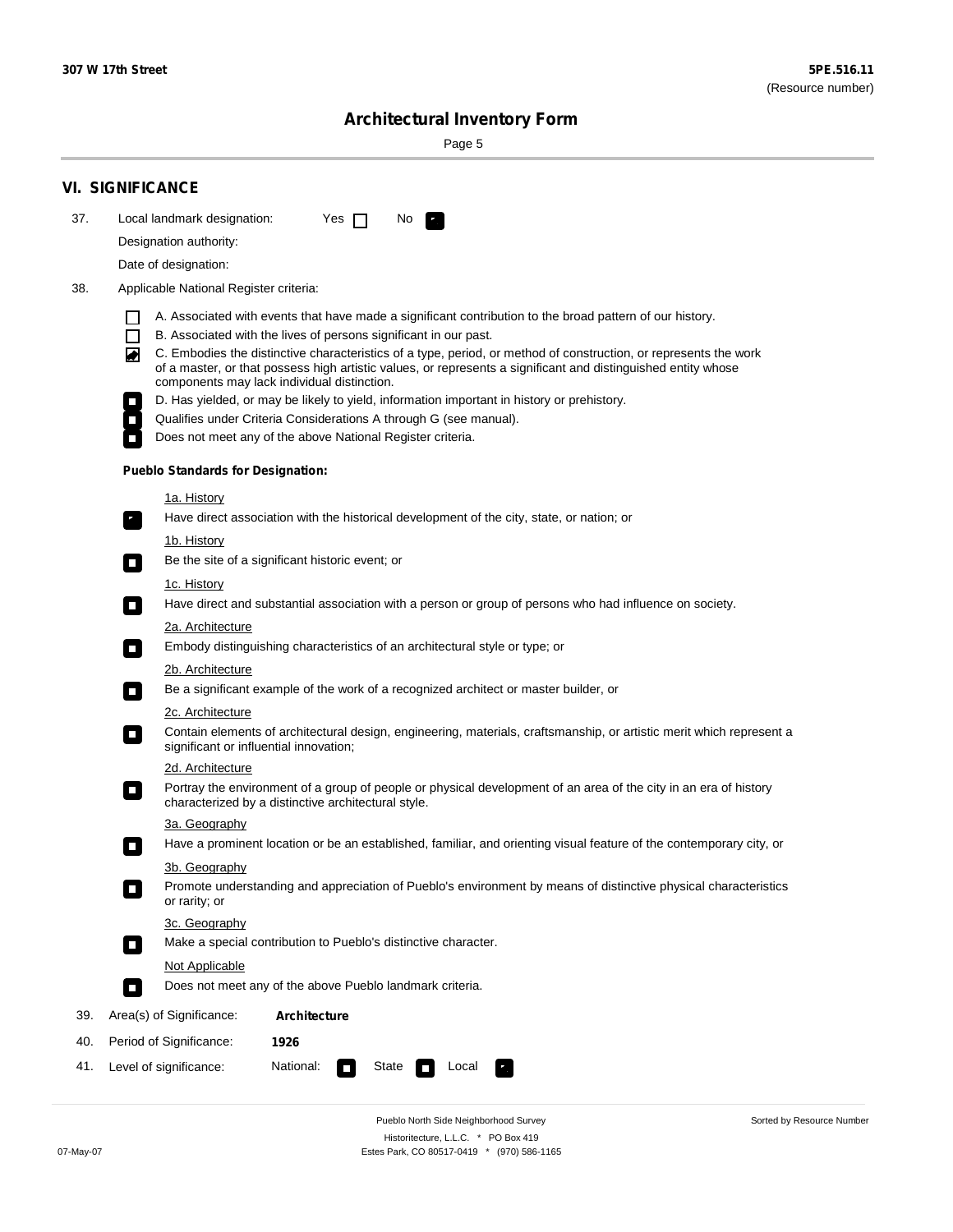Page 6

#### 42. Statement of significance:

This property is historically significant under Pueblo Local Landmark criterion 1A for its association with the development of **Pueblo's North Side Neighborhood, when the city's professional and entrepreneurial class moved northward to construct** large homes like this one in the latest contemporary suburban styles. As well, the house is architecturally significant under National Register criterion C (Pueblo Local Landmark criterion 2A) as an example of the Craftsman style. However, the levels of architectural and historical significance, combined with physical integrity, are not to the extent that this property would qualify for individual listing in the National Register of Historic Places, the Colorado State Register of Historic Properties, or as a City of Pueblo Landmark. It is, nonetheless, a contributing resource within any potential historic district.

43. Assessment of historic physical integrity related to significance:

Constructed in 1926, this house exhibits a high level of physical integrity relative to the seven aspects of integrity as defined by the National Park Service and the Colorado Historical Society: location, setting, design, materials, workmanship, feeling, and association. It has not been notably altered since its construction. This property retains sufficient physical integrity to **convey its architectural and historical significance.**

### **VII. NATIONAL REGISTER ELIGIBILITY ASSESSMENT**



**classes. Its diversity of architectural styles and forms directly represents the city's changing economic and cultural climates. As well, the neighborhood is distinctive because it appears to have evolved independently of the area's dominant industry, steel manufacturing.**

> Yes Yes

Non<sub>d</sub> N/A No  $\blacksquare$  N/A  $\blacksquare$ 

If there is National Register district potential, is this building contributing:

If the building is in existing National Register district, is it contributing: 46.

### **VIII. RECORDING INFORMATION**

| 47. | Photograph numbers): | <b>CD-ROM Photo Disc: North Side Photos</b><br>File Name(s): 17thstw307                                                       |
|-----|----------------------|-------------------------------------------------------------------------------------------------------------------------------|
|     | Negatives filed at:  | <b>Special Collections</b><br><b>Robert Hoag Rawlings Public Library</b><br>100 East Abriendo Avenue<br>Pueblo, CO 81004-4290 |
| 48. | Report title:        | <b>Pueblo North Side Neighborhood Survey</b>                                                                                  |
| 49. | $Date(s)$ :          | 07/25/05                                                                                                                      |
| 50. | Recorder(s):         | <b>Adam Thomas</b>                                                                                                            |
| 51. | Organization:        | Historitecture, L.L.C.                                                                                                        |
| 52. | Address:             | <b>PO Box 419</b>                                                                                                             |
|     |                      | Estes Park, CO 80517-0419                                                                                                     |
| 53. | Phone number(s):     | (970) 586-1165                                                                                                                |
|     |                      |                                                                                                                               |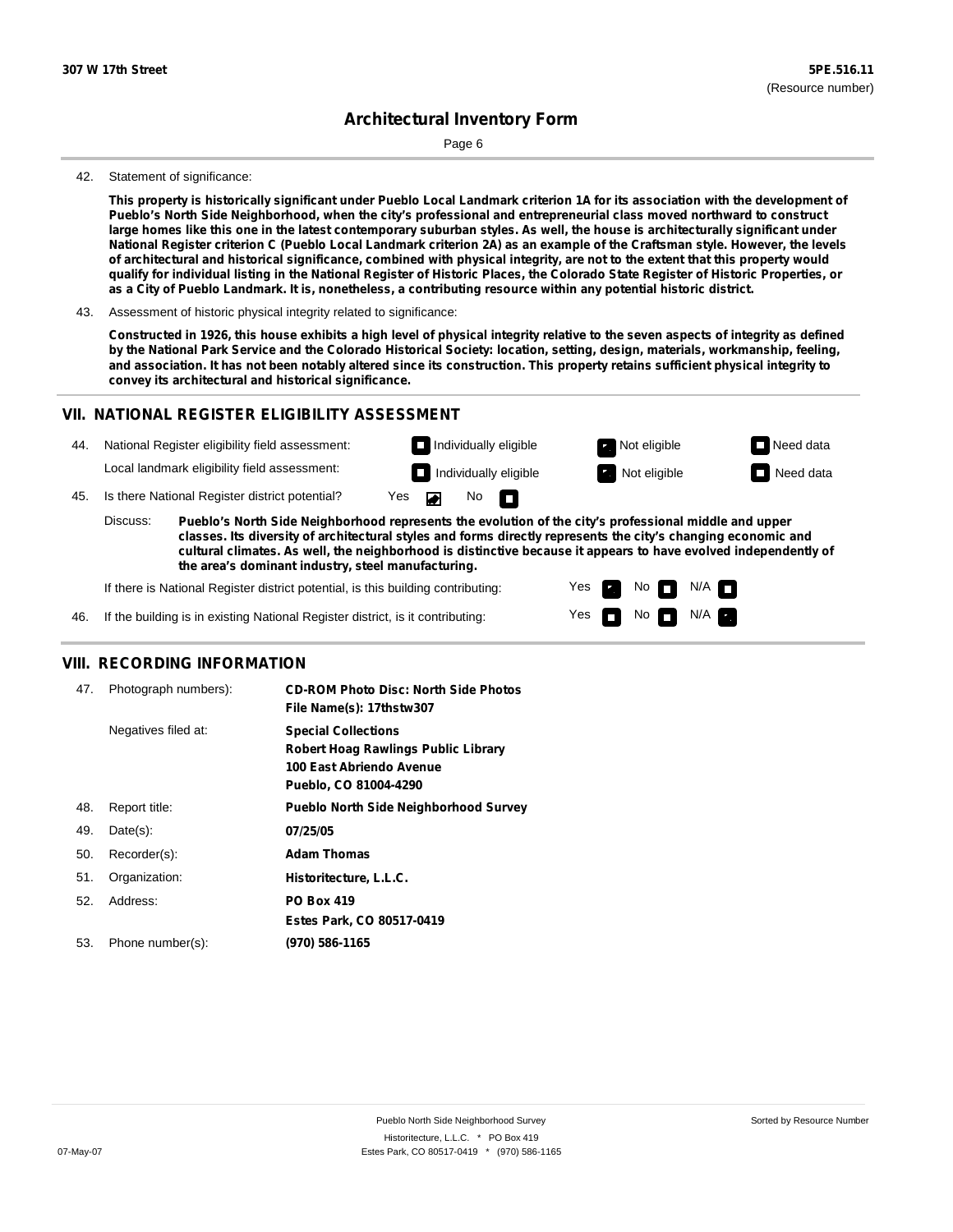

Page 7